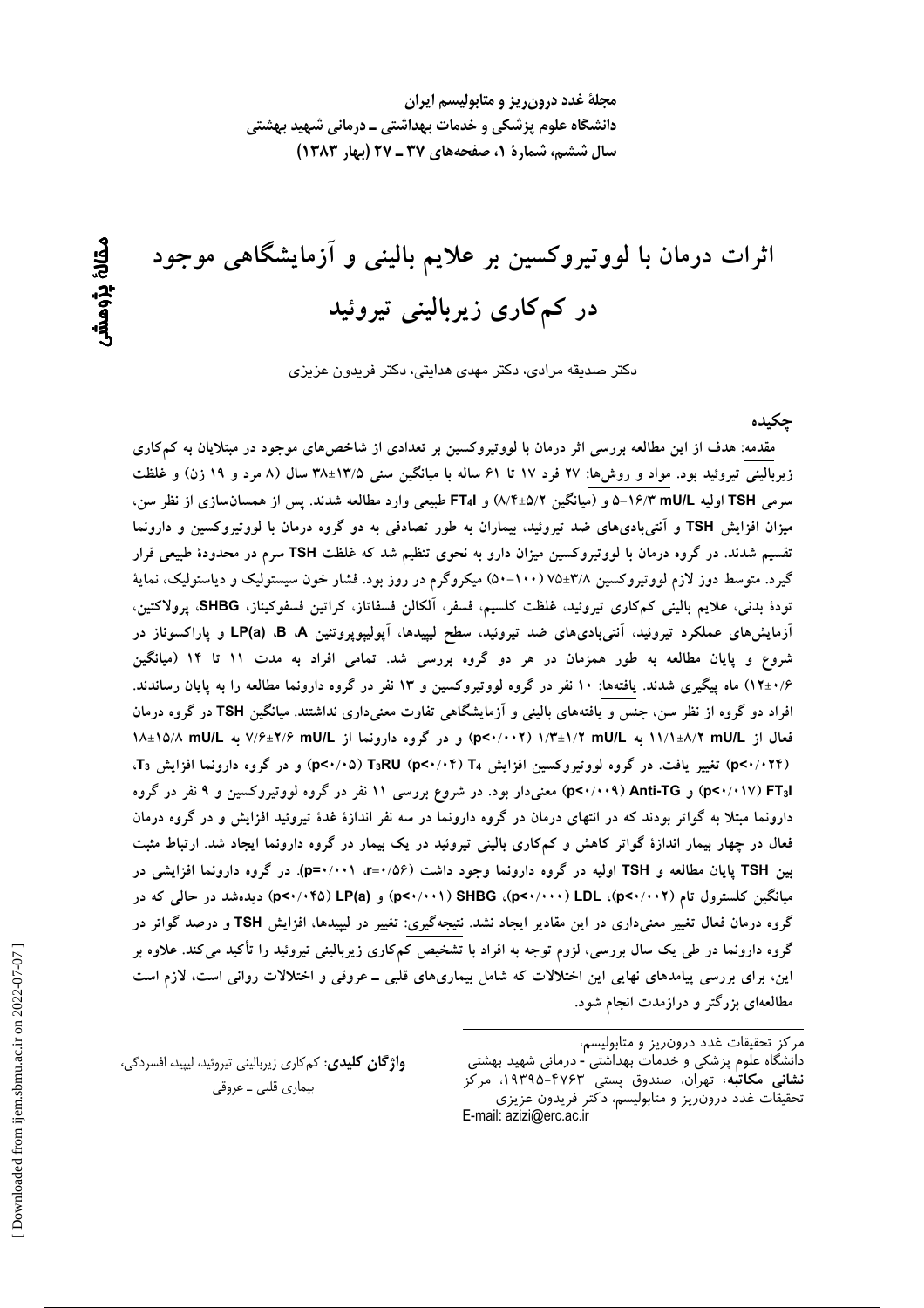## مقدمه

کمکاری زیربالینی تیروئید که در سالهای اخیر با شیوع نسبتاً بالایی گزارش شده است از نظر نحوهٔ پیگیری و لزوم درمان یک موضوع مورد بحث است.<sup>۱-۱۲</sup>

این بیماری اختلالی است که با آزمونهای آزمایشگاهی  $T_3$  حَه شامل افزایش TSH و سطح طبیعی  $T_4$  و  $T_3$  است، تشخیص داده میشود<sup>۱۳،۱۴</sup> و شایعترین اختلالی است که هنگام بیماریابی بیماریهای تیروئید گزارش شده است."` در بررسیهای مختلف شیوع آن بین ۱۰-۲ درصد بوده که به ویژه در زنان و بعد از سن ۶۰ سالگی افزایش این شیوع ديده مي شود.''<sup>-'</sup> در مطالعهٔ ويكهام شيوع آن ۷/۵٪ در مردان و ۲/۸٪ در زنان گزارش شد.<sup>۲</sup> در مطالعهٔ تیروئید تهران شیوع آن در جمعیت شهری تهران ۰/۹٪ در مردان و ٣/٢٪ در زنان بود.<sup>١٥</sup> اصطلاح كمكاري خفيف تيروئيد ممكن است مناسبتر از واژهٔ کمکاری زیربالینی تیروئید باشد، چون با بررسی دقیق مشخص شده تعدادی از این بیماران علایم غیراختصاصی مختصری نشان میدهند.<sup>۱۶٬۱۷</sup> حدود ۳۰٪ مبتلایان ممکن است دارای علایم و نشانههای کمکاری تیروئید باشند.<sup>۴۰۱۸</sup> شیوع گواتر در این افراد دو برابر جمعیت عمومی است.<sup>۱۹</sup> در بعضی بررسیها شواهدی به نفع وجود اختلالات قلبی ـ عروقی در این بیماران مشاهده شده است<sup>۲۰۲</sup> در بررسیهای دیگر افزایش خطر بروز انفارکتوس میوکارد و آترواسکلروز آئورت، اختلال عملکرد دیاستولیک بطن چپ در استراحت و سیستولیک در فعالیت گزارش شده است<sup>۳</sup> که میتواند به علت اختلال سطح چربیهای خون و اختلالات عروقی باشد.<sup>۲۳--۹</sup>۰۲ چندین مطالعه نشان میدهد که کمکاری زیربالینی تیروئید ممکن است با اختلال عملکرد روانی و عصبی قابل توجه همراه باشد. <sup>۲۴-۳۸</sup> اختلال لیپیدها به صورت افزایش میزان کلسترول تام و LDL کلسترول و یا کاهش HDL گزارش شده است. <sup>۲۹-۲۹</sup> اختلالات دیگر مثل افزايش سطح پرولاكتين خون، اختلال رفلكس Stapedial، افزایش فشار داخل چشم، و اختلالات عصبی عضلانی نیز 

مطالعات متعددی دربارهٔ مشکلات مختلف موجود در این بیماری و اثرات درمان با لووتیروکسین بر این مشکلات انجام شد. <sup>۲۸،۲۹،۴۸،۵۲،۵۲</sup>۰ اما کارازمامیهای بالبنی که همهٔ جنبههای این اختلال را شامل شود محدود است و نتایج مطالعات مختلف نیز متفاوت و در مواردی متناقض است.

هدف از این مطالعه بررسی اثرات درمان با لووتیروکسین بر جنبههای مختلف موجود در این اختلال از جمله علایم بالینی، سطح لبیبدها و سایر معبارهای آزمایشگاهی بود.

مواد و روشها

#### جمعيت مورد مطالعه

در فاصلهٔ اردیبهشت ۱۳۸۰ تا مرداد ۱۳۸۱، ۲۷ بیمار (۱۹ زن و ٨ مرد) با متوسط سنى ١٣/٥±٣٨ (٤١٧-١٧) سال با تشخیص کمکاری زیر بالینی تیروئید وارد مطالعه شدند. همه بیماران در مرکز تحقیقات غدد درون٫ریز و متابولیسم دانشگاه علوم پزشکی شهید بهشتی معاینه و پیگیری شدند. معیارهای ورود به مطالعهٔ عبارت بود از: ١- سن بالاتر از ۱۷ سال؛ ۲- TSH بیشتر یا مساوی mU/L ۵ که در دو آزمایش به فاصلهٔ حداقل یک هفته تکرار شده باشد؛ و ۳-FT4I طبیعی. معیارهای عدم ورود به مطالعه شامل: ۱-کمکاری بالینی تیروئید؛ ۲- حاملگی؛ ۳- بیمارانی که در فاصلهٔ یک ماه قبل از شروع مطالعه تحت درمان با لووتیروکسین یا داروهای ضد تیروئید بودند؛ ۴– مبتلایان به بيماري شناخته شدهٔ قلبي ـ عروقي يا آريتمي؛ و ۵- عدم همکاری کافی جهت ادامه مطالعه. هیچ یک از بیماران داروی پایین آورندهٔ چربیهای خون مصرف نمیکردند.

## طراحي و سازمان دهي مطالعه

طراحی براساس یک کارازمایی بالینی و دوسوکور بود. ابتدا همسان سازی<sup>:</sup> بین افراد انجام شد و سپس بیماران به صورت تصادفی در دو گروه درمان با لووتیروکسین (۱۳ نفر) و دارونما (١۴ نفر) (ساخت كارخانهٔ ايران هورمون) قرار گرفتند. از افراد شرکتکننده در شروع و پایان مطالعه نمونهٔ خون در وضعیت ناشتا گرفته شد و سپس سرم این نمونهها جدا و در ۷۰- درجه سانتیگراد نگهداری شد. میانگین مدت درمان ۱۲±۱۲ (۱۴-۱۱) ماه بود. در گروه درمان با لووتيروکسين دوز اوليهٔ دارو ۵۰ ميکروگرم بود و ۶ هفته بعد از آن TSH اندازهگیری شد و در صورتی که بالاتر از میزان هدف (mU/L ۲) بود، ۵۰ میکروگرم به آن اضافه شد. ۶ هفته بعد از هر بار تغییر میزان دارو، TSH مجدداً ارزیابی شد. تمام بیماران بعد از ۳ ماه به TSH مورد

i- Matching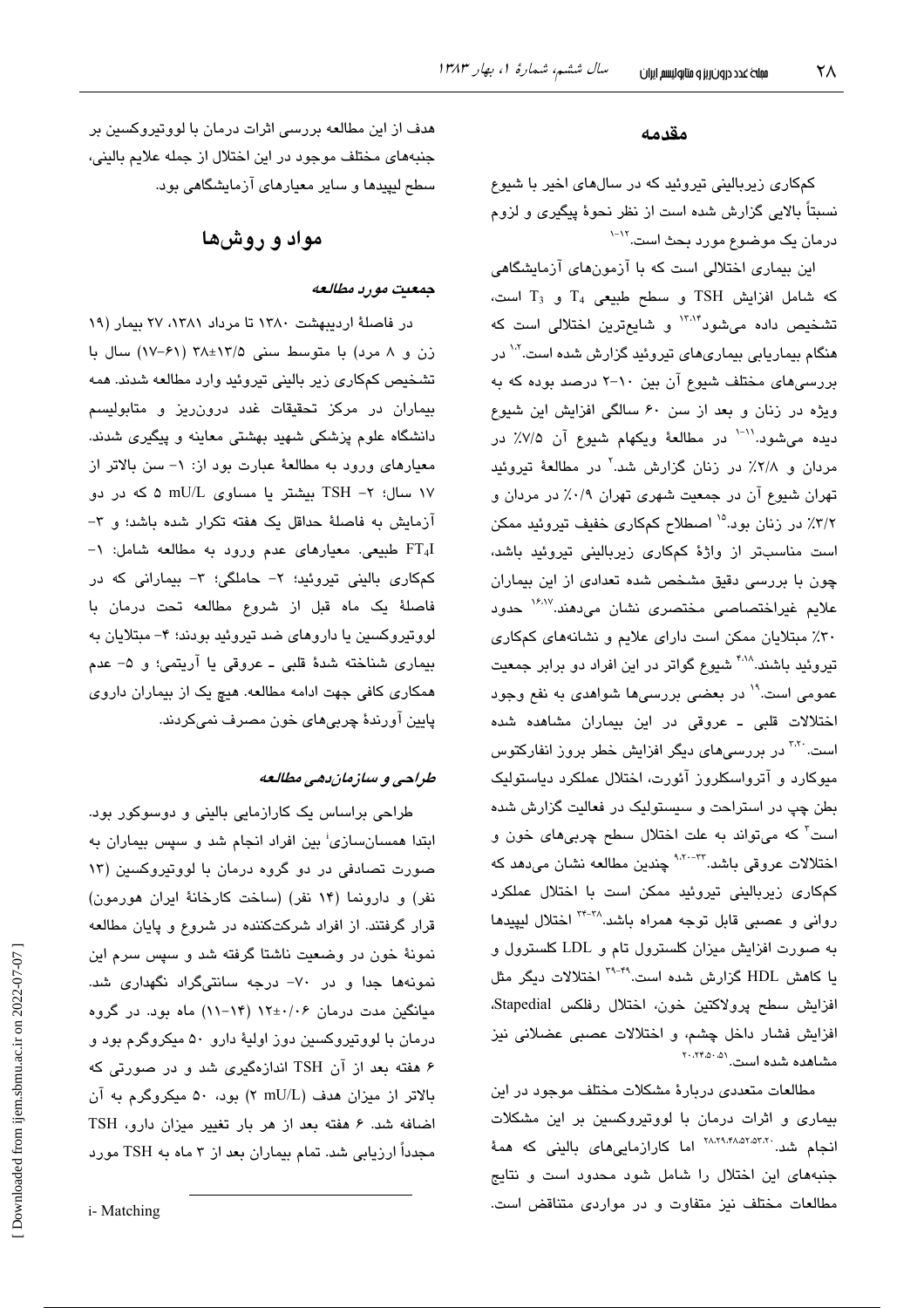نظر رسیدند. بستهبندی قرصهای دارونما کاملاً مشابه لووتيروکسين بود و جهت حفظ دو سوکور بودن مطالعه تغییر در میزان دارونما نیز ایجاد شد. تنظیم میزان قرص توسط مددکار ویژهٔ طرح که از نوع درمان بیماران آگاه بود، صورت گرفت. میانگین لووتیروکسین تجویز شده ۷۵ (۱۰۰–۵۰) میکروگرم در روز بود. بررسی علایم بالینی تیروئید با استفاده از فرم تغییر یافتهای از نمایهٔ تشخیصی بیلهویچ<sup>:</sup> صورت گرفت.<sup>۵۴</sup> در این فرم هشت علامت و شش نشانه از این نمایه انتخاب شد. روش نمرهدهی به این ترتیب بود که چنانچه آن علامت در بیمار وجود نداشت، نمرهٔ صفر، اگر مشکوک بود ۱+ و اگر مثبت بود ۲+ نمره میگرفت و در مجموع هر فرد میتوانست از ۰ تا ۲۸ نمره دریافت کند. معاینهٔ تیروئید با روش لمس ازپشت بیمار انجام شد و درجهبندی گواتر با استفاده از تقسیمبندی PAHO" صورت گ فت. <sup>۵۵</sup>

مطالعه از نظر اخلاقی مورد تأیید قرار گرفت و از تمام شرکتکنندگان رضایتنامه گرفته شد.

## آزمايشرها

تمام ارزیابی های آزمایشگاهی همزمان در دو گروه درمانی در آزمایشگاه مرکز تحقیقات غدد درون٫ریز و متابولیسم دانشگاه علوم یزشکی شهید بهشتی انجام شد. سدیم در آزمایشگاه بیوشیمی بیمارستان طالقانی اندازەگىرى شد.

TSH (محدودهٔ طبیعی mU/L (۰/۳-۳/۵ mU/L ) با روش IRMA و کیت Spectria ساخت کشور فنلاند اندازهگیری شد. ضريب همبستگي درونِسنجش<sup>iii</sup> آن ۶/۵٪ بود.

T3RU (طبیعی: ۳۵-۲۵ درصد) با روش RIA و کیت RADIM ساخت ايتاليا اندازهگيري شد. ضريب درونسنجش آن ٣/٨٪ بود. Anti-TPO با روش ELISA و كيت Biogenesis ساخت انگلستان اندازهگیری شد. Anti-Tg با روش IRMA و كيت Immunotech ساخت فرانسه اندازهگیری شد. مقادیر طبیعی هر دو آزمایش کمتر از ۱۰۰ IU/mL و ضرایب درونسنجش آنها به ترتیب ۷ و ۹/۱٪ بود. کلسترول تام، HDL کلسترول و تریگلیسرید با روش

i-Billewicz

iii- Intra-assay CV

رنگ سنجي آنزيمي" و دستگاه selectra، کيت شرکت پارس آزمون ساخت ایران اندازهگیری شد. LDL از طریق فرمول فریدوالد محاسبه شد.<sup>۵۶</sup> ضرایب درونسنجش آنها به ترتیب ۲/۲، ۲/۱ و ۱/۶٪ بود. APGA (طبیعی در زنان mg/dL ۰/۹۰–۱۲۰ و در مردان APB (۱۱۰–۱۷۰ mg/dL)، AP زنان ng/dL -۱۵۰ mg/dL و در مردان ng/dL) و ليپوپروتئين (a) (مقدار طبيعي كمتر از mg/dL) با روش ایمونوتوربیدومتری<sup>7</sup>، توسط دستگاه اتوآنالیزر از کمپانی Diasorin ساخت کشور بلژیک اندازهگیری شد. CV درونسنجش آن به ترتیب برابر ۲/۹، ۳/۴ و ۳/۲٪ بود. پاراکسوناز با روش اسپکتروفتومتری و کیت شرکت Serva ساخت آمریکا اندازهگیری شد. CV درونسنجش آن ۲/۳٪ بود. SHBG طبیعی: در زنان ٢٠-١۵ و در مردان nmol/L ۲۵–۱۵) با روش RIA و کیت Spectra ساخت فنلاند اندازهگیری شد. CV درونسنجش آن ۷/۸٪ بود. CPK طبیعی (در زنان ۱۷/۱ -۱۷+۲۴ و در مردان IU/l ۱۹۵-۲۴) با روش رنگ سنجی آنزیمی و کیت شرکت پارس آزمون ساخت ایران اندازهگیری شد. CV درونسنجش آن ۳/۴٪ بود. کلسیم A/۶-۱۰ mg/dL و فسفر mg/dL ۵-۵ /۲ با روش رنگ سنجی شیمیایی<sup>ن</sup> کیت شرکت پارس آزمون ساخت ایران و دستگاه Selectra اندازهگیری شد. CV درونسنجش آن به ترتیب ۴/۸ و ۱/۶٪ بود. آلکالن فسفاتاز (در زنان ۳۰۶– ۶۴ و در مردان IU/L ۲۶۰-۸۰) با روش رنگ سنجی آنزیمی، كيت شركت پارس آزمون ساخت ايران، دستگاه selectra اندازهگیری شد. CV درونسنجش آن ۸/۵٪ بود. سدیم با روش فوتومتری شعلهای<sup>ivi</sup> اندازهگیری شد. پرولاکتین با روش ELIZA و كتت شركت DRG اندازهگيري شد. CV درونسنجش آن ۵/۳٪ بود.

# تجزيه و تحليل آماري

همهٔ دادهها به صورت میانگین ± انحراف معیار نشان داده شد. برای مقایسهٔ دادههای کمی بین دو گروه درمانی از آزمون t و برای مقایسهٔ تغییرات کمی قبل و بعد از درمان در هر گروه از آزمون t زوجی استفاده شد. برای مقایسهٔ دادههای غیرپارامتریک بین گروهها و در هر گروه از

ii- Pan american health organization

iv-Enzymatic colorimetry

v- Immunoturbidometry

vi- Chemical colorimetry vii- Flame photometry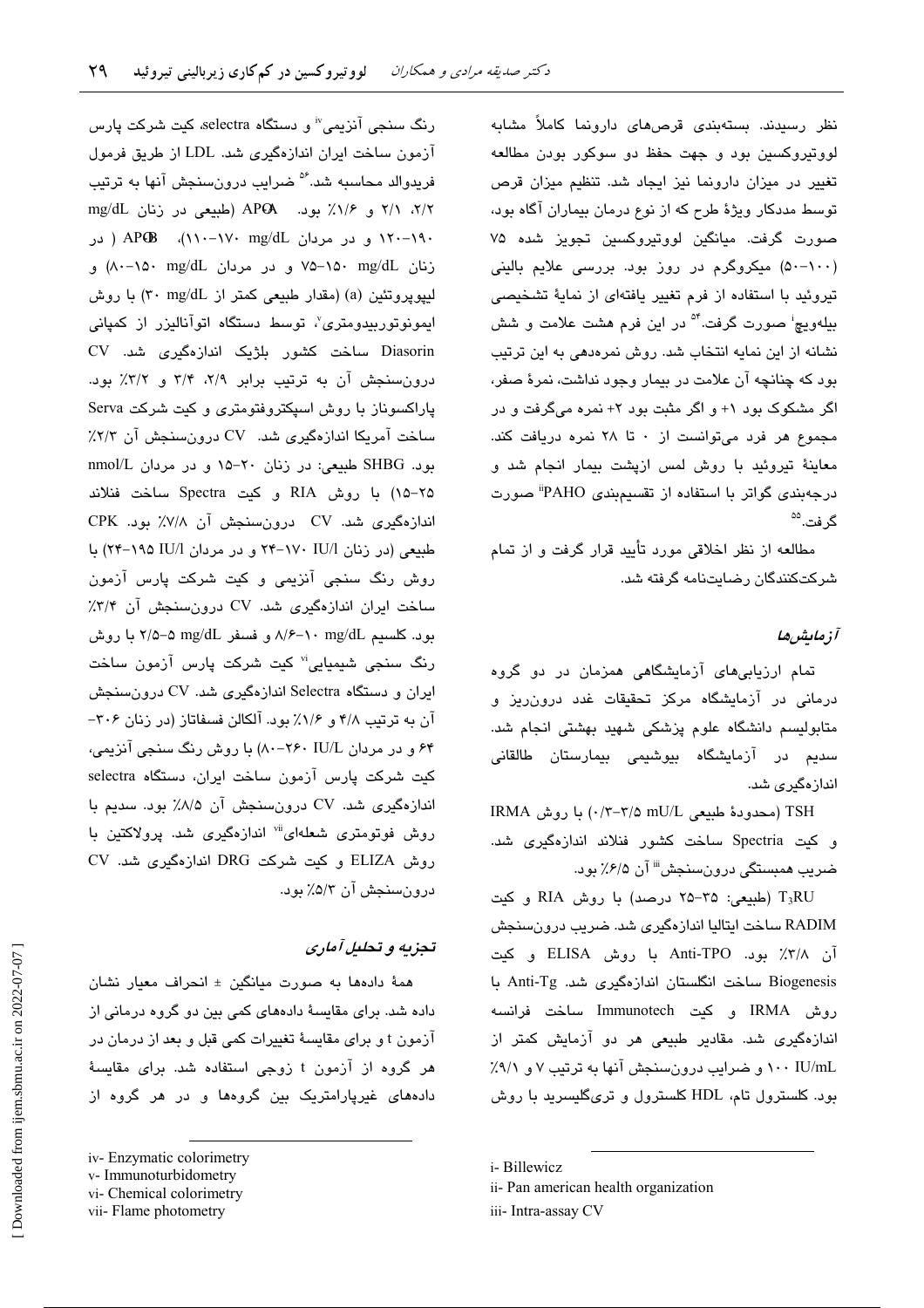آزمونها*ی* منویتنی۔ یو<sup>ا</sup> و رتبهٔ علامتدار ویلکاکسون<sup>ة</sup> استفاده شد. مقادیر با p کمتر از ۰/۰۵ معنیدار تلقی شد. تجزیه و تحلیل دادهها با استفاده از نرمافزار آماری SPSS نسخة ٩/٠٥ انجام شد.

# بافتهها

در فاصلهٔ زمانی اردیبهشت سال ۱۳۸۰ تا شهریور ماه ۱۳۸۱ در مجموع ۲۷ بیمار با متوسط سنی (۱۳/۵±۲۸) (۶۱–۱۷ سال) ـ که حداقل در دو نوبت جداگانه TSH بیشتر یا مساوی ۵ همراه با FT4I طبیعی داشتند ـ در این مطالعه شرکت کردند. علت کمکاری تیروئید در یک بیمار درمان با ید رادیواکتیو جهت پرکاری تیروئید ناشی از بیماری گریوز بود و در بقیهٔ موارد با توجه به تیتر بالای آنتیبادی ضد پراکسیداز تیروئید، تیروئیدیت اتواپمیون در نظر گرفته شد. از ٢٧ بیمار فوق ٢٣ نفر مطالعه را كامل كردند. دو بیمار به دلیل تغییر نشانی محل زندگی و یک نفر به علت ریزش موی سر مطالعه را ترک کردند (این بیمار در گروه دارونما قرار داشت). متوسط میزان تجویز لووتیروکسین ۷۵±۲٪ میکروگرم در روز (۷۵–۵۰) بود. میانگین مدت درمان بیماران ۱۲±۱۲ (۱۴-۱۱) ماه بود.

تمام ویژگی های اولیهٔ بیماران در دو گروه درمان با لووتیروکسین و دارونما قبل از درمان مشابه بود و هیچگونه تفاوت معنى دارى نداشت. در جريان مطالعه در دو بيمار از گروه دارونما TSH به حد طبیعی رسید، در دو بیمار افزایش قابل توجه TSH ایجاد شد، اگرچه میزان T<sub>4</sub> هنوز در حد طبیعی بود و در یک بیمار کمکاری بالینی تیروئید ایجاد شد که در آخرین مرحلهٔ سنجش TSH ایجاد شد. در هیچ یک از بیماران تحت درمان با لووتیروکسین عارضهای که مجبور به قطع درمان شوند، ایجاد نشد.

## اثر درمان بر علایم بالینی کمکاری تیروئید

در گروه دارونما قبل از درمان ۹ نفر دارای گواتر بودند که ۷ نفر آنها در مرحلهٔ ۱b و ۱۵ و ۲ نفر در مرحلهٔ ۲ بودند. در سه مورد از بیماران فوق در زمان بررسی، اندازهٔ تیروئید افزایش یافت و از مرحلهٔ ۱ و ۲ به ۳ رسید. در گروه لووتیروکسین ۱۱ نفر مبتلا به گواتر بودند که ۷ نفر در

مرحلهٔ b و ۰۱۵ تا نفر مرحلهٔ ۲ و ۱ نفر مرحلهٔ ۳ بودند. در پایان در بیماران باقی مانده در ۴ بیمار اندازهٔ تیروئید کاهش یافت و ۳ نفر از مرحلهٔ ۲ به ۱۵ و ۱ نفر از مرحلهٔ ۳ به ۲ تبدیل شد. میانگین نمرهٔ علایم در گروه درمان با لووتیروکسین قبل از درمان ۷ و در گروه دارونما ۵ بود که تفاوت معنىدارى نداشت. شايعترين علايم باليني به ترتيب شیوع خستگی فیزیکی، پارستزی، کرامپ عضلانی، افزایش وزن و خشکی پوست بود. میانگین نمرهٔ علایم بالینی در پایان مطالعه در هر دو گروه درمان فعال و دارونما به ۶ رسید که این تغییرات نسبت به قبل از درمان معنیدار نبود.

# اثر درمان در غلظت هورمونهای تدروئید و آنتےبادیهای ضد تيروئيد

میانگین میزان TSH در گروه درمان فعال در پایان مطالعه ١/٣ mU/L بود كه كاهش معنى دارى نسبت به قبل از درمان دارد (p<۰/۰۰۱). در گروه دارونما میانگین TSH در پایان مطالعه ۱۸ بود که این افزایش از نظر آماری معنیدار است (p=۰/۰۲۴). در گروه درمان فعال هیچ بیماری میانگین TSH كمتر از حد طبيعي نداشت (نمودار ١). افزايش TSH در گروه دارونما ارتباط مثبت با TSH اولیهٔ سرم داشت (۰٫۱-p=۰/۰۱ r=۰/۵۶). میانگین T<sub>4</sub> قبل از درمان در گروه درمان با لووتیروکسین ۶/۴ و بعد از درمان ۸/۵ بود که افزایش معنى دار داشت اما تغيير ميزان T3 قبل و بعد از درمان معنی دار نبود. در گروه دارونما میانگین  $\rm T_4$  قبل و بعد از درمان به ترتیب ۵/۸ و ۷ بود که این تغییر معنیدار نیست. تیتر آنتیبادی ضد تیروگلبولین در پایان مطالعه در هر دو گروه افزایش معنیدار داشت (جدول ۱). ارتباطی بین TSH و تیتر آنتیبادی ضد پراکسیداز وجود نداشت.

# اثرات درمان بر غلظت لیپیدهای سرم

جدول (٢) تغییرات غلظت لیپیدهای سرم قبل و پس از درمان در دو گروه را نشان میدهد. تغییر میزان کلسترول تام و LDL در گروه درمان فعال در پایان مطالعه نسبت به قبل از درمان معنى دار نبود. در گروه دارونما ميزان كلسترول تام و LDL سرم در پايان مطالعه افزايش داشت که این افزایش از نظر آماری معنیدار بود. غلظت تریگلیسرید به دنبال درمان در هیچ یک از دو گروه تغییر نشان نداد. میزان APOB, APOA1 و LP(a) در گروه درمان

i- Man-withney U

ii- Wilcoxon signed rank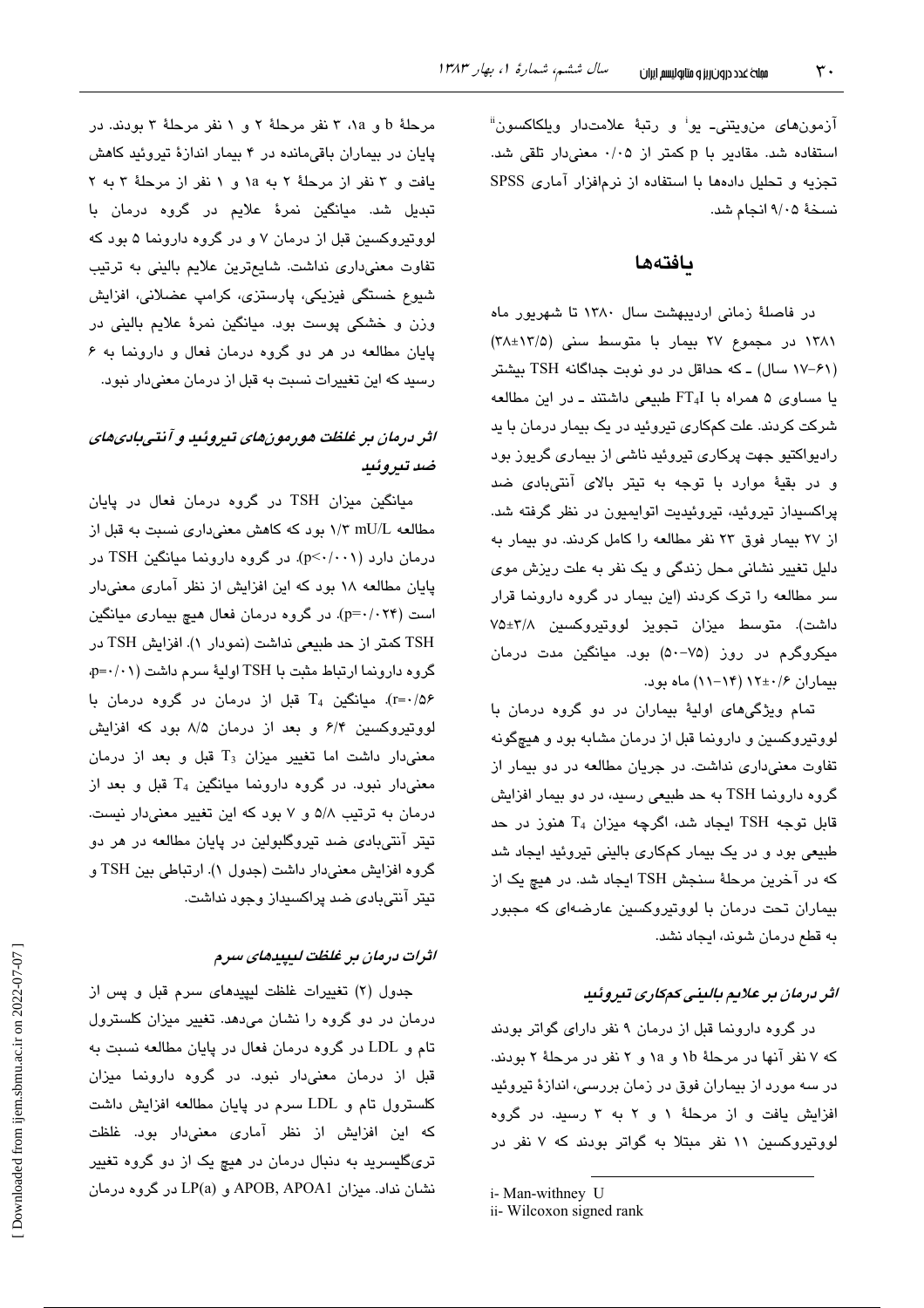با لووتیروکسین تغییر معنیدار نسبت به قبل از درمان نداشت. در گروه دارونما تغییرات APOA1 و APOB معنی دار نبود اما میزان (LP(a در پایان درمان افزایش

معنى دار داشت (جدول ٢). ارتباطى بين تغييرات TSH و افزایش میزان لیپیدها در گروه دارونما وجود نداشت.

| جدول ۱– غلظت TSH، هورمونهای تیروئید و آنتیبادیهای ضد تیروئید قبل و بعد از درمان |
|---------------------------------------------------------------------------------|
|---------------------------------------------------------------------------------|

| بعد از درمان                                                             | قبل از درمان                                        |                                           |
|--------------------------------------------------------------------------|-----------------------------------------------------|-------------------------------------------|
|                                                                          |                                                     | گروه درمان با لووتیروکسین (تعداد: ۱۰ نفر) |
| $\frac{1}{\tau}$                                                         | 11/1 (A/T)                                          | TSH (mU/L)                                |
| $\Lambda/\Omega(\Lambda)^{\dagger}$                                      | F/F(N)                                              | $T_4$ (µg/dL)                             |
| 179 (75)                                                                 | 170(57)                                             | $T_3$ (ng dL)                             |
| $\mathbf{r} \cdot (\mathbf{r}/\mathbf{v})^{\dagger}$                     | $\tau v(\tau/\nu)$                                  | $T3RU$ (%)                                |
| $Y/YY (\cdot/\Lambda)$                                                   | $\sqrt{v^*(\cdot/\tau)}$                            | $\rm FT_4I$                               |
| $\mathfrak{r}\cdot\mathfrak{/}\mathfrak{r}\ (\mathfrak{r}/\mathfrak{r})$ | $\tau\tau/\nu$ ( $\wedge/\cdot$ )                   | FT <sub>3</sub> I                         |
| $YY \wedge (V)$                                                          | 801 (1.98)                                          | Anti-TPO (IU/mL)                          |
| $\Delta V$ ۹ (۶ $\Lambda$ ·)                                             | 177 (17V)                                           | Anti-Tg (IU/mL)                           |
|                                                                          |                                                     | گروه درمان با دارونما (تعداد: ۱۳ نفر)     |
| $N/\cdot (10/\Lambda)^{\dagger}$                                         | V/F (Y/F)                                           | TSH (mU/L)                                |
| V(N/F)                                                                   | $\Delta/\Lambda$ $(\lambda/\Lambda)$                | $T_4$ (µg/dL)                             |
| $10 \cdot (YY)^{\dagger}$                                                | 11V(f1)                                             | $T_3$ (ng dL)                             |
| $\forall \Lambda (\mathfrak{r}/\mathfrak{r})$                            | $\forall V(\forall/\lambda \in)$                    | $T_3RU(%)$                                |
| $\mathbf{Y}(\cdot/\mathbf{V})$                                           | $1/F ( \cdot   F \Lambda)$                          | FT <sub>4</sub> I                         |
| $rr(N/T)^T$                                                              | $\tau\tau$ $(\tau\tau)$                             | FT <sub>3</sub> I                         |
| $\Delta f \cdot (V \Lambda F)$                                           | 101(1110)                                           | Anti-TPO (IU/mL)                          |
| $TT9 (1AV)^*$                                                            | $\lambda$ $\Delta\lambda$ $(\lambda\lambda\lambda)$ | Anti-Tg (IU/mL)                           |

اعداد به صورت میانگین (خطای معیار) هستند.

در مقایسه با قبل از درمان p<-/-۵  $p$  در مقایسه با قبل از درمان



نمودار ۱- تغییرات سطح TSH در دو گروه درمان با لووتیروکسین و دارونما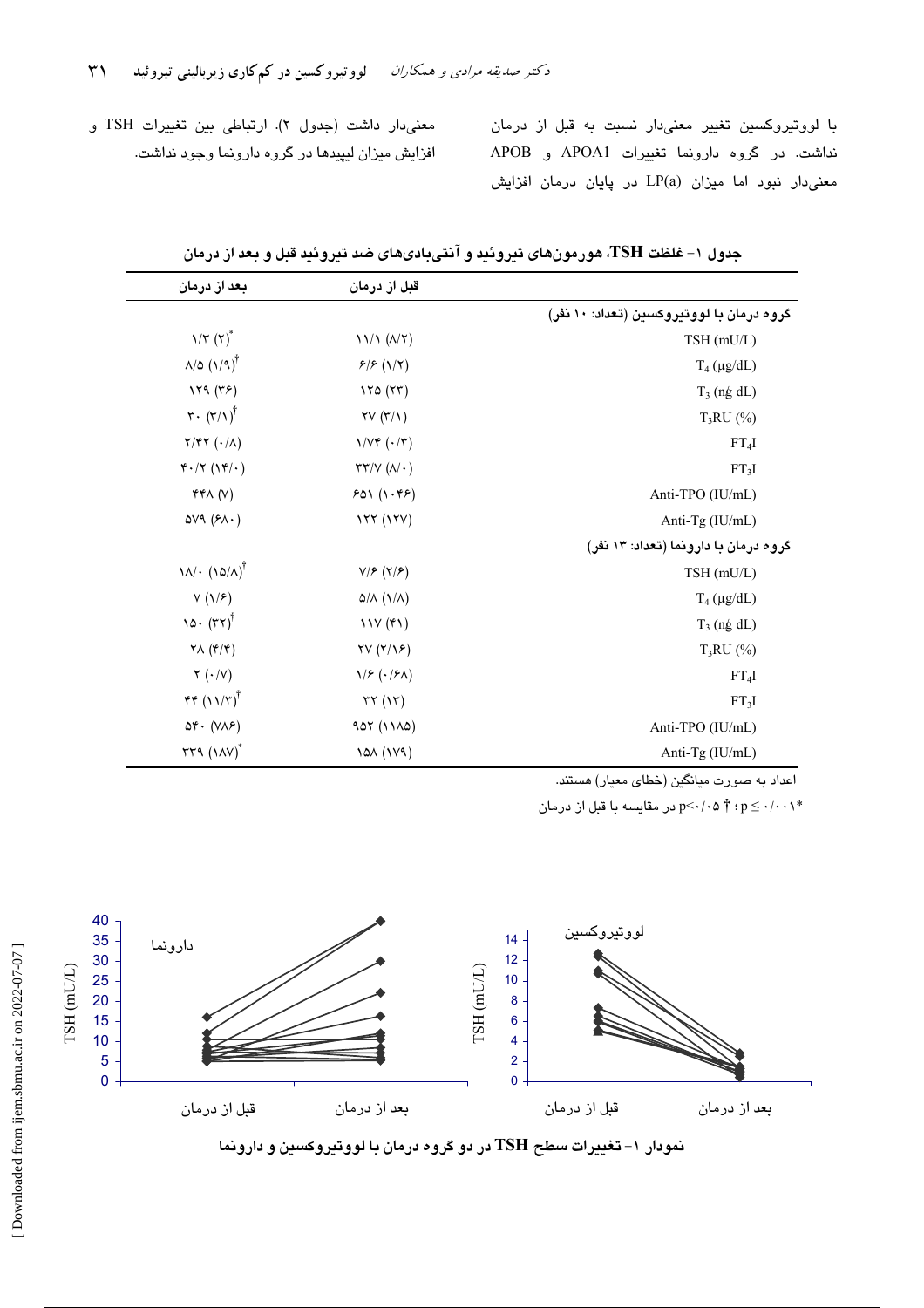## اثرات درمان با لووتيروكسين بر ديگر متغيرها

سطح پرولاکتین سرم در دو گروه درمان با لووتیروکسین و دارونما در پایان مطالعه کاهش داشت اما تغییرات آن بین دو گروه معنیدار نبود. سطح SHBG سرم در گروه درمان با دارونما بعد از درمان افزایش قابل توجه داشت (p=۰/۰۱). در گروه دارونما سدیم در پایان مطالعه کاهش معنی دار داشت (p=۰/۰۳۲) اما در گروه درمان فعال این تغییر معنیدار نبود. میزان فسفر در هر دو گروه درمانی در پایان مطالعه کاهش معنیدار داشت اما تغییرات کلسیم و آلكالن فسفاتان معنى دار نبود.

# ىحث

کمکاری زیربالینی تیروئید که به صورت افزایش TSH همراه با غلظت طبیعی هورمونهای تیروئید در گردش خون تعریف میشود، اختلال شایعی است که در مطالعهٔ ویکهام شیوع آن ۲/۸٪ در مردان و ۷/۵٪ در زنان گزارش شده است.<sup>۲</sup> در بررسی اپیدمیولوژیک، شیوع بیماریهای تیروئی*د* بزرگسالان در تهران ۰/۹٪ در مردان و ۳/۲٪ در زنان گزارش شد.<sup>۱۵</sup> با وجود این، لزوم درمان در این اختلال شایع به ویژه در موارد خفیف آن هنوز مورد توافق قطعی نیست. هدف از این مطالعه، تعیین آثار درمان جایگزینی با هورمونهای تیروئید بر اختلالات موجود در این بیماری بود. در این مطالعه که به صورت تصادفی و دو سوکور انجام شد، تغییرات TSH در گروه درمان فعال در حد طبیعی بود و از سرکوب بیش از حد TSH با تجویز مقادیر بالای لووتیروکسین خودداری شد. به طوری که متوسط میزان .<br>TSH در این گروه MU/L ۱/۳ mU/L بود. افزایش شیوع علایم بالینی کمکاری تیروئید در نوع زیربالینی آن در بعضی مطالعات گزارش شده است. در بررسی کویر شیوع این علایم در مقایسه با گروه کنترل بیشتر بود و به دنبال درمان نيز بهبود علامتي قابل توجه ايجاد شد<sup>.۲</sup>۰ در مطالعهٔ کونگ بهبود علامتی در گروه دارونما در مقایسه با درمان با لووتیروکسین بیشتر بود. در این مطالعه شایعترین علایم خستگی و افزایش وزن بود.<sup>۵۷</sup> در مطالعهٔ جشکه بهبود علایم بیماران به دنبال درمان با لووتیروکسین مشاهده نشد.<sup>۵۳</sup> در پژوهش حاضر، علايم باليني به ترتيب شيوع شامل خستگي فیزیکی، پارستزی، کرامپ عضلانی، خشکی پوست و افزایش وزن بود که تقریباً مشابه با گزارشهای دیگران است.<sup>۴،۲۰۵۲</sup>

همچنین در این پژوهش، به دنبال درمان با لووتیروکسین، بهبود علامتی قابل توجهی ایجاد نشد. شیوع گواتر در مبتلایان به کمکار*ی* زیربالینی تیروئید دو برابر جمعیت طبیعی گزارش شده است.<sup>۱۹</sup> همچنین وجود گواتر به عنوان یک ویژگی که نیاز به درمان با لووتیروکسین دارد مطرح شده است، به طوری که کوپر پیشنهاد میکند در صورت وجود گواتر یک آزمون درمانی با هورمونهای تیروئید انجام شود. <sup>۲۰</sup> در مطالعهٔ حاضر ۷۴٪ افراد دارای گواتر بودند که بیشتر آنها گواتر درجهٔ یک داشتند. در جریان پیگیری این افراد در ۳ نفر از بیماران در گروه دارونما افزایش اندازهٔ غده تیروئید ایجاد شد. در گروه درمان با لووتیروکسین در پایان مطالعه اندازهٔ غدهٔ تیروئید در ۴ بیمار کاهش یافت. لازم است ذکر شود میزان لووتیروکسین تجویز شده در حدی نبود که موجب سرکوب TSH شود.

در مطالعات دیگران به دنبال درمان با لووتیروکسین در مبتلایان به کمکاری زیربالینی تیروئید، کاهش TSH و افزایش  $T_4$  دیده شده است. در حالی که  $T_3$  معمولاً بدون <mark>تغیی</mark>ر بوده، یا کاهش غیرمعنیداری داشته است،<sup>۵۲،۲۹،۲</sup> در مطالعهٔ حاضر نیز نتایج به همین ترتیب بود.

در مطالعهٔ ویکهام در زنانی که در شروع بررسی افزایش TSH داشتند و آنتی بادی آنها مثبت بود، کمکاری آشکار تیروئید ۳/۳٪ در سال یا ۳۸ برابر زنانی بود که TSH طبیعی داشتند و آنتیبادی منفی بودند. در همین مطالعه خطر بروز کمکاری بالینی تیروئید در افراد آنتیبادی مثبت که TSH حدود ۶mU/L داشتند، ۲/۸٪ در سال بود و در مواردی که افزايش خفيف TSH وجود داشت، خطر پيشرفت بيماري طي ۵ سال با افراد طبیعی تفاوتی نداشت.<sup>۲۷</sup> در مطالعهٔ دیگر*ی* در افراد بالای ۶۰ سال میزان بروز کمکاری آشکار تیروئید ۸٪ در سال بود.<sup>۵</sup> در مطالعهٔ حاضر افزایش قابل توجه TSH در ۴ بیمار وجود داشت که ۳ نفر از این بیماران در شروع مطالعه TSH بیشتر از ۱۰ و یک نفر TSH بیشتر از ۱۵ داشت و این نشان میدهد که خطر ایجاد کمکاری آشکار تیروئید در بیماران مبتلا به کمکاری زیربالینی تیروئید شدید یا مرحلهٔ C کمکاری تیروئید (TSH بیشتر از ۱۰mU/L) بیشتر است. در این مطالعه گروه دارونما بیشترین همبستگی بین افزایش TSH با میزان اولیهٔ TSH بود. در حالی که این همبستگی بین افزایش TSH و سطح اولیهٔ آنتیبادیهای ضد تیروئید مشاهده نشد. شاید توجیه یافتهٔ فوق این باشد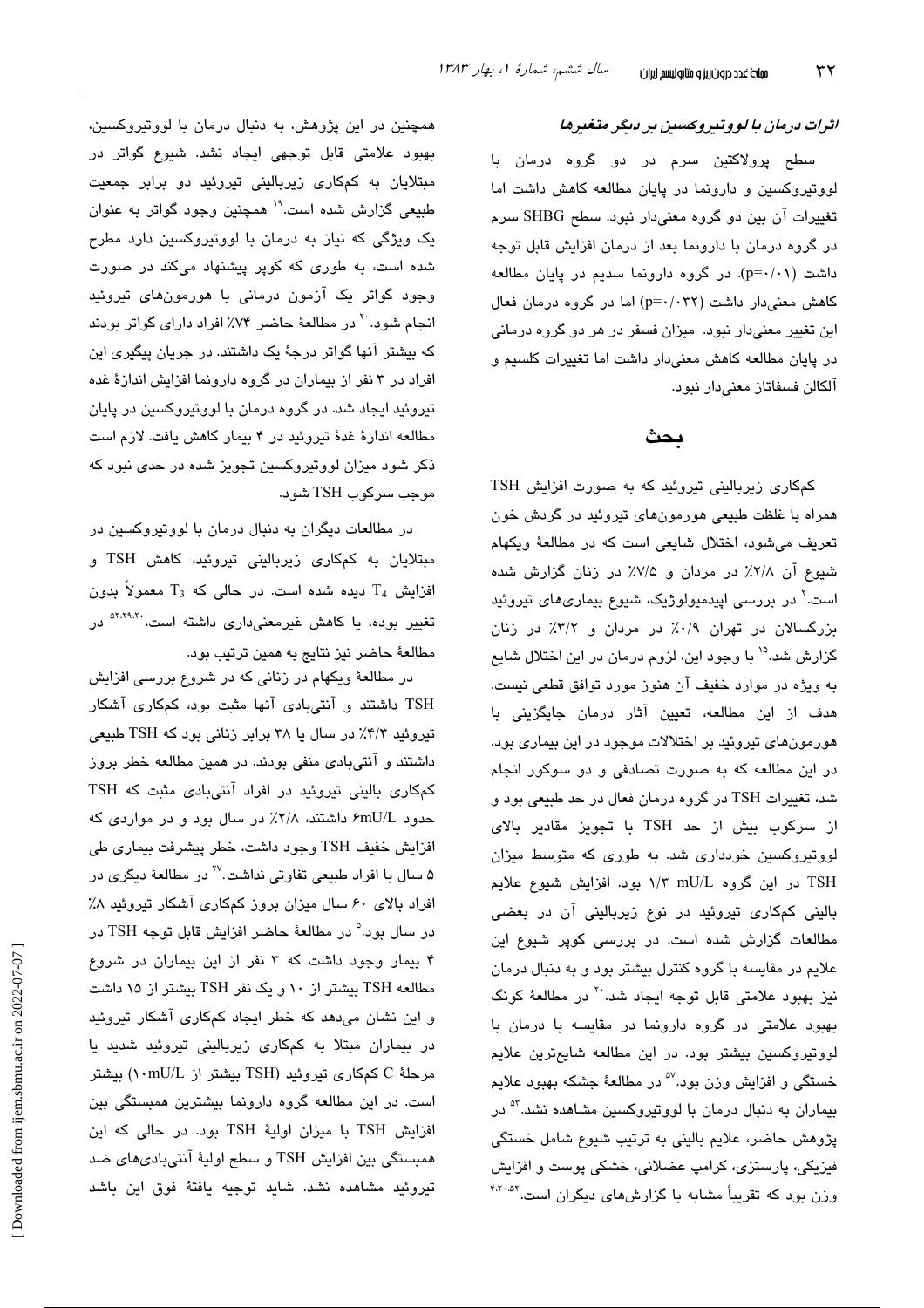| بعد از درمان                                                     | قبل از درمان                                      |                                    |
|------------------------------------------------------------------|---------------------------------------------------|------------------------------------|
|                                                                  |                                                   | گروه درمان با لووتیروکسین (۱۰ نفر) |
| $Y \setminus Y$ ( $\Delta V$ )                                   | $Y \cdot \cdot (2Y)$                              | (mg/dL) کلسترول تام                |
| $\lambda Y^* (\delta \cdot)$                                     | 117(29)                                           | $LDL-C$ (mg/dL)                    |
| $F\cdot (11)$                                                    | $\Delta f$ $(Y)$                                  | HDL-C (mg/dL)                      |
| $Y$ $(9)$                                                        | $V \cdot (V^*)$                                   | ترىگليسريد (mg/dl)                 |
| $\lambda \wedge (\Upsilon \Delta)$                               | $V \cdot (49)$                                    | APOA1 (mg/dL)                      |
| 94 (77)                                                          | $\lambda \cdot \mathcal{F}(\mathfrak{k} \lambda)$ | $APGB$ (mg/dL)                     |
| rr(N)                                                            | $\tau$ 9 ( $\tau$ 9)                              | $LP(a)$ (mg/dL)                    |
| $\binom{1}{x}$                                                   | $\Lambda \Upsilon$ (00)                           | Paraoxonase (IU/ml)                |
|                                                                  |                                                   | گروه دارونما (۱۳ نفر)              |
| $\mathsf{Y}\mathsf{Y}\mathsf{Y}$ $(\mathsf{Y}\Lambda)^{\dagger}$ | 19. (7)                                           | (mg/dL) كلسترول تام                |
| $\lambda$ $\uparrow$ $\circ$ $(\uparrow \cdot)^\dagger$          | $\lambda \cdot f(\tau)$                           | $LDL-C$ (mg/dL)                    |
| $\Delta \Upsilon \left( \Upsilon \Upsilon \right)^\dagger$       | YV(Y)                                             | HDL-C (mg/dL)                      |
| <b>IVA (FA)</b>                                                  | <b>IAV</b> (۶۴)                                   | (mg/dL) ترىگليسريد                 |
| VY(5)                                                            | 159(70)                                           | APOA1 (mg/dL)                      |
| 1.1 (75)                                                         | $9\Lambda (77)$                                   | $AP@B$ (mg/dL)                     |
| $40 (74)^*$                                                      | $\tau\tau$ ( $\tau\gamma$ )                       | $LP(a)$ (mg/dL)                    |
| $97 (01)^*$                                                      | 09 (TV)                                           | Paraxonase (IU/mL)                 |

جدول ۲– غلظت ليپيدها، آپوليپوپروتئينها و پاراكسوناز قبل و بعد از درمان با لووتيروكسين و دارونما

اعداد به صورت مبانگین (خطای معبار) هستند.

p<٠/٠١ † در مقایسه با قبل از درمان \* p<٠/٠۵ در مقايسه با قبل از درمان؛

> که تمام بیماران در شروع مطالعه تیتر مثبت آنتیبادی ضد پراکسیداز تیروئید داشتند. در صورت عدم درمان در ۵٪ بیماران طی یک سال TSH طبیعی میشود. ٔ در این مطالعه نیز در جریان پیگیری در ۲ بیمار از گروه دارونما TSH به حد طبیعی رسید که هر دو مورد فوق مبتلا به نوع خفیف یا مرحلهٔ b کمکاری زیربالینی تیروئید بودند (TSH کمتر از  $\cdot$ ( $\cdot$ mU/L

> در مورد اثرات درمان با لووتیروکسین بر میزان آنتیبادی ضدتیروگلبولین یافتههای متفاوتی وجود دارد که ممکن است به علت تفاوت روش اندازهگیری آنتیبادیها باشد.<sup>۶۱–۵۸</sup> اثر لووتیروکسین در کاهش آنتیبادیها با چند مکانیسم میتواند باشد. طبیعی شدن سطح هورمونهای تیروئید که موجب کاهش TSH و در نتیجه کاهش میزان آنتیژنهای تیروئید میشود به عنوان یک علت مطرح شده است.''<sup>۶-.ء</sup>ُ هر دو TSH و  $\mathrm{T}_4$  ممکن است قسمتی از محور ایمنی عصبی و درون ریز باشند که به طور مستقیم موجب تحريک لنفوسيتها و توليد آنتيبادي ضدتيروئيد مي شوند و

بنابراین کار تیروئید میتواند در ایجاد خودایمنی علیه تیروئید نقش داشته باشد.<sup>۴</sup> در یک مطالعه که در ده بیمار مبتلا به کمکاری بالینی تیروئید در مقایسه با سیزده فرد مبتلا به کمکاری زیربالینی تیروئید انجام شد، درمان با لووتیروکسین موجب کاهش قابل توجه سطح آنتیبادی ضد تیروگلبولین در گروه کمکاری بالینی شد اما در گروه کمکاری زیربالینی این تغییر دیده نشد.<sup>۶۲</sup> در مطالعهٔ حاضر، به دنبال درمان با لووتیروکسین، کاهش معنیدار در میزان آنتیبادی ضد تیروگلبولین مشاهده شد.

در مورد اختلال غلظت ليپيدها و كاهش سطح آن با درمان جايگزينی هورمونهای تيروئيد هنوز هم نتايج متفاوت است. در مطالعهٔ مایر بهبود قابل توجه سطح کلسترول تام و LDL به دنبال درمان با لووتیروکسین در مقایسه با گروه دارونما مشاهده شد.<sup>۲۹</sup> در مطالعههای دیگر نیز زمانی که میزان TSH اولیه کمتر از ۱۰ و کمکاری زیر باليني تيروئيد از نوع خفيف بود، عدم افزايش ليپيدها و نيز عدم کاهش سطح آن به دنبال درمان با لووتیروکسین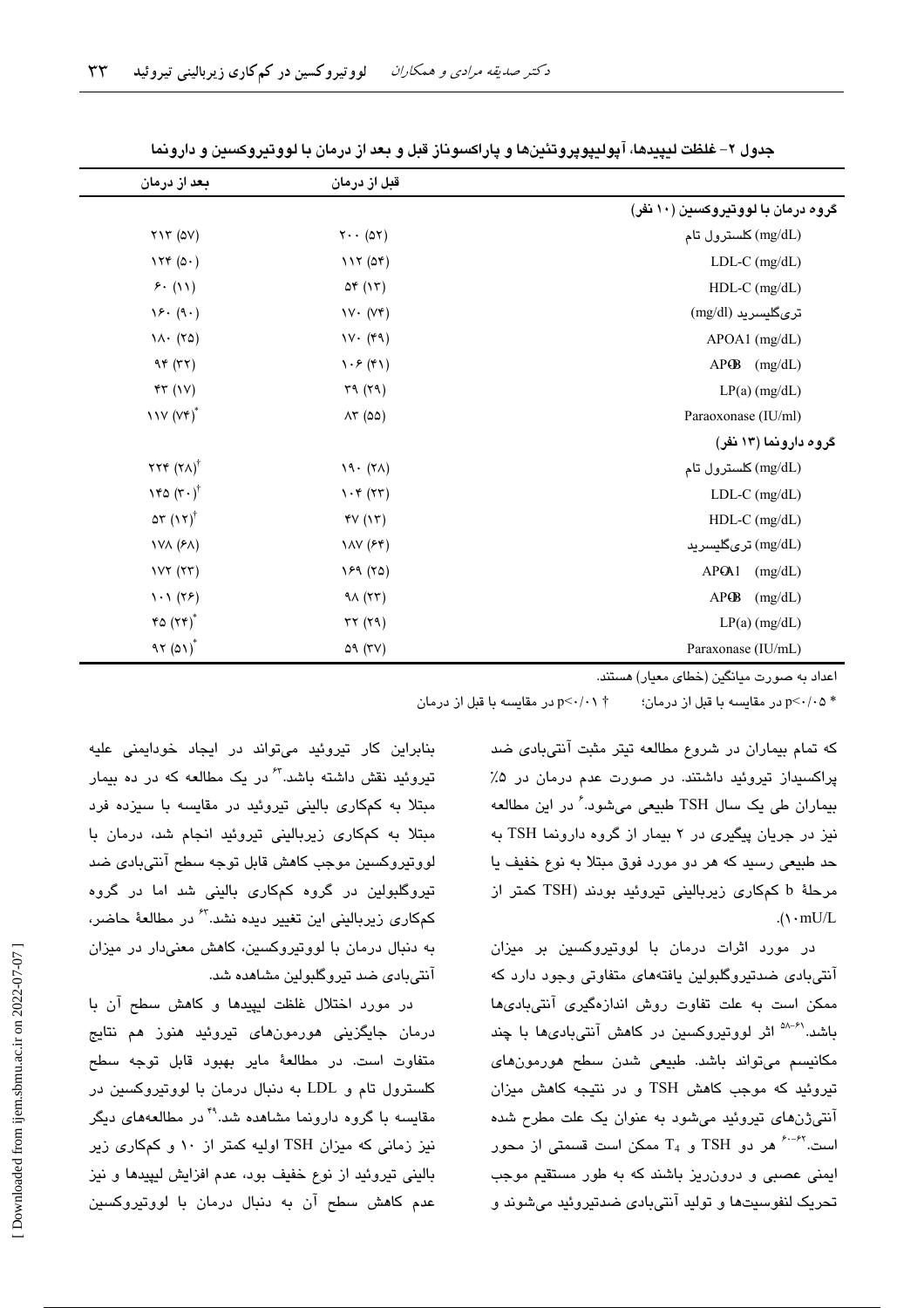مشاهده شده است. در این پژوهش، اگرچه کاهش قابل توجه سطح لیپپیدها در گروه درمان فعال دیده نشد، افزایش معنیداری در غلظت لیپیدهای سرم (کلسترول تام، LDL کلسترول) در گروه دارونما وجود داشت. در گروه دارونما افزايش بعدى غلظت ليپيدها با افزايش قابل توجه TSH همراه بود. شاید یک توجیه برای عدم کاهش غلظت لیپیدها در پی درمان با لووتیروکسین در گروه درمان فعال، عدم افزایش اولية سطح ليپيدها باشد. علاوه بر اين ميانگين TSH بيماران این مطالعه در گروه درمان فعال در شروع مطالعه کمتر از ۹/۱ بود که در مطالعههای دیگران نیز این گروه پاسخ کمتری به درمان جایگزینی هورمونی داشتند.<sup>۵۶،۴۸</sup>

غلظت (LP(a در کمکاری زیربالینی تیروئید در بررسیهای دیگر تفاوت قابل توجه با گروه شاهد نداشت و به دنبال درمان نيز كاهش آن قابل توجه نبود، اگر چه در کمکاری آشکار تیروئید به دنبال درمان با لووتیروکسین غلظت (LP(a کاهش معنیدار پیدا کرد.<sup>۲۹</sup> در بررس*ی* حاضر میزان (LP(a به دنبال درمان با لووتیروکسین کاهش معنی داری نداشت. اما در گروه دارونما با افزایش سطح TSH (نوع شدید کمکاری زیربالینی تیروئید) افزایش معنی داری در میزان (LP(a ایجاد شد. ارتباط بین غلظت کلسترول تام، LDL و LP(a) با میزان TSH یک ارتباط مثبت است که در مطالعات دیگران نیز دیده شده است. عدم کاهش HDL در هر دو گروه مورد مطالعهٔ حاضر وجود داشت که منطبق با یافتههای دیگران است.<sup>۵۶،۳۸،۱۵</sup> تریگلیسرید نیز تفاوت قابل توجهی در پایان مطالعه در هیچ یک از دو گروه درمان فعال و دارونما نداشت كه مطابق با مطالعات ديگران است. <sup>۴۸٬۴۶٬۴۵</sup> تغییرات سطح آپولیپوپروتئینها به دنبال درمان در کمکاری زیربالینی تیروئید در مطالعات مختلف نتایج متفاوتی داشت و در مطالعهای در ۱۳ بیمار مبتلا به کمکاری زیربالینی تیروئید به دنبال درمان با لووتیروکسین کاهش معنیدار آپولیپوپروتئین B مشاهده شد در حالی که آپولیپوپروتئین  $\rm A_1$  به دنبال درمان تغییر نکرد. ۴ در یک مطالعهٔ دیگر نیز کاهش معنیدار آپولیپوپروتئین B بدون تغییر در نوع A1 به دنبال جایگزینی لووتیروکسین گزارش شد. په در مطالعهٔ دیگری سطح آپولیپوپروتئین B و  $\rm A_{1}$  با $\rm A$ درمان لووتیروکسین تغییر نکرد.<sup>۴۵،۴۴</sup> در مطالعهٔ مایر آپولیپوپروتئین B کاهش معنیدار داشت ولی سطح آپولیپوپروتئین  $\rm A_{1}$  بدون تغییر بود. $^{*}$  در بررسی حاضر تفاوت معنیداری در میزان آپولیپوپروتئینهای  $A_1$  و  $B$  به

دنبال درمان با لووتیروکسین مشاهده نشد. در مورد تغییرات سطح پاراکسوناز به دنبال درمان با لووتیروکسین در کمکاری زیربالینی تیروئید مطالعهای انجام نشده است. در این بررسی پاراکسوناز در هر دو گروه درمانی در پایان مطالعه افزایش معنیدار داشت.

كاهش غلظت كلسيم سرم همزمان با افزايش سطح TSH گزارش شده است، اگرچه هیپوتیروئیدی معمولاً همراه با میزان کلسیم طبیعی است، اما میزان PTH افزایش و حساسیت کلسیم و استخوان به اثرات PTH کاهش یافته است.<sup>۴۴</sup> در مطالعهٔ حاضر تغییرات کلسیم به دنبال درمان در هیچ یک از دو گروه درمانی و نیز بین دو گروه تفاوت معنیداری نداشت. میزان فسفر کاهش معنیداری پیدا کرد که با توجه به عدم تغییر قابل توجه آلکالن فسفاتاز و نبودن علایم بالینی به نظر میرسد صرفاً یک یافتهٔ آماری باشد. در این باره بررسی بیشتر در مطالعهای با نمونهٔ بیشتر لازم به نظر مے رسد.

هیپوناترمی در کمکاری بالینی تیروئید دیده میشود.<sup>۳</sup> غلظت هورمون ناتریورتیک در بیماران هیپوتیروئید، طبیعی یا پایین است و ممکن است میزان هورمون وازوپرسین افزایش یابد. در بررسی کوپر در مبتلایان به کمکاری زیربالینی تیروئید درصد دفع آب خالص در ۵ ساعت به دنبال درمان با لووتیروکسین تغییری نداشت.<sup>۲</sup>۰ در مطالعهٔ حاضر به دنبال درمان در گروه دارونما سدیم کاهش معنى دار داشت.

سطح SHBG در پرکاری تیروئید افزایش میبابد، اگرچه کمکاری تیروئید اثر کمی بر آن دارد.<sup>۶۴</sup> در مطالعهٔ نیستروم در پی درمان با لووتیروکسین SHBG تغییری نداشت.<sup>۳۰</sup> در این بررسی در پایان مطالعه میزان SHBG در گروه دارونما افزایش معنی،دار داشت.

در مجموع، مطالعهٔ حاضر نشان داد که در آن دسته از بیماران مبتلا به کمکاری زیربالینی تیروئید که در هنگام تشخیص مبتلا به نوع شدید بیماری (TSH بیشتر از mU/L ١٠) مىباشند، ممكن است پيشرفت بيمارى در مدت زمانى کوتاهتر از زمان مورد انتظار رخ دهد. بنابراین لازم است جهت تشخیص کمکاری بالینی تیروئید در صورتی که در این بیماران درمان جایگزینی با هورمونهای تیروئید انجام نمیشود، حداقل هر ۶ ماه یکبار آزمونهای عملکرد تیروئید بررسی شود، در حالی که به نظر میرسد در موارد خفیف این اختلال، بررسی سالانهٔ بیماران کافی است. علاوه بر این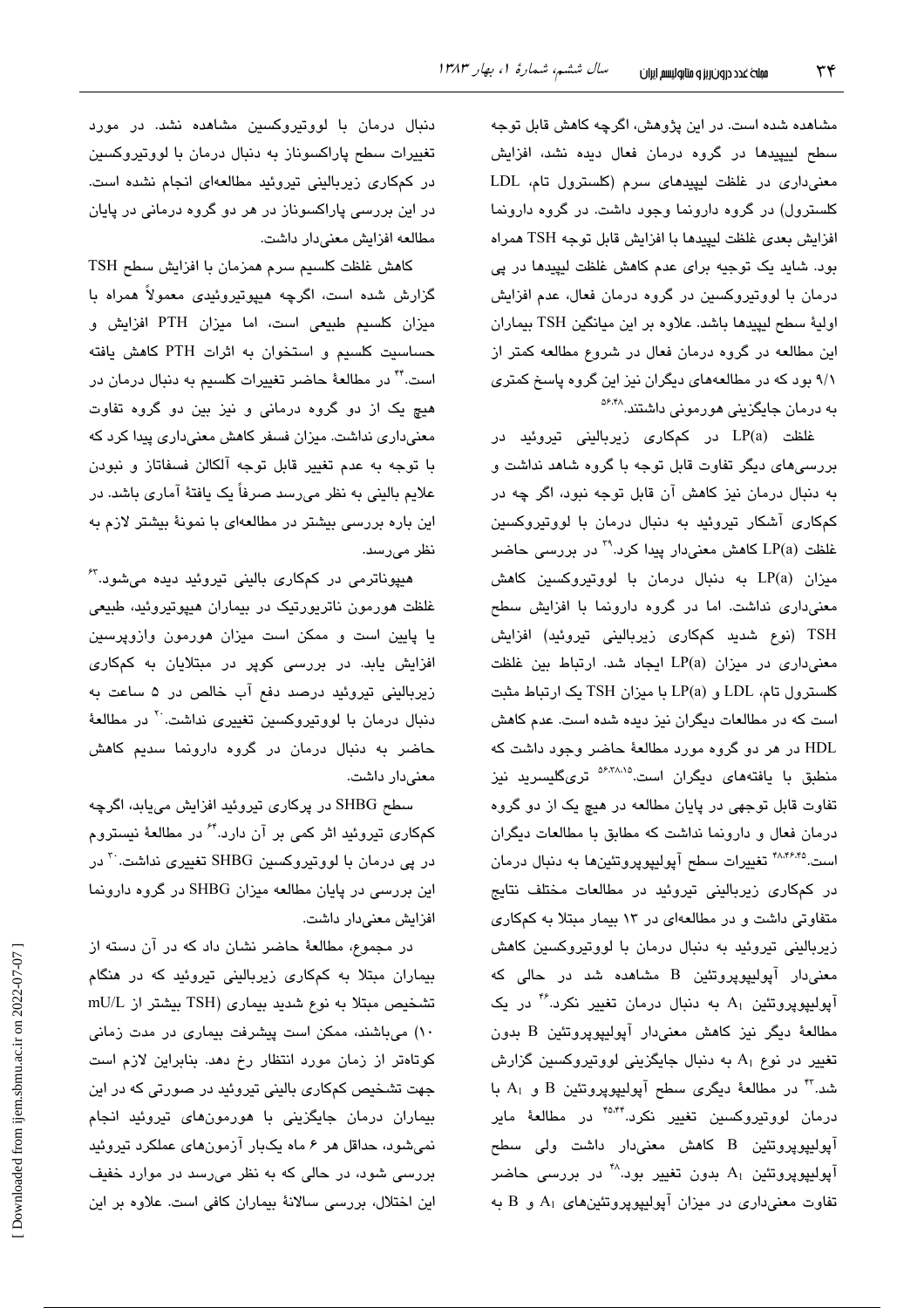كنيم، لازم است با مطالعهٔ بزرگتر و طولانى مدت، پيامدهاى نھایی افزایش TSH و دیس لیپیدمی مانند بیماریھای قلبی ۔ عروقی و اختلالات روان سرشتی را در این افراد بررسی نماييم.

## **References**

- 1. Sawin CT, Chopra D, Azizi F, Mannix JE, Bacharach P. The aging thyroid. Increased prevalence of elevated serum thyrotropin levels in the elderly. JAMA 1979;242:247-50.
- Tunbridge WM, Evered DC, Hall R, Appleton D,  $2.$ Brewis M, Clark F, et al. The spectrum of thyroid disease in a community: the Whickham survey. Clin Endocrinol (Oxf) 1977;7:481-93.
- Bemben DA, Winn P, Hamm RM, Morgan L, Davis A,  $3<sub>1</sub>$ Barton E. Thyroid disease in the elderly. Part 1. Prevalence of undiagnosed hypothyroidism. J Fam Pract 1994;38:577-82.
- Canaris GJ, Manowitz NR, Mayor G, Ridgway EC. The  $4<sup>1</sup>$ Colorado thyroid disease prevalence study. Arch Intern Med 2000: 160:526-34.
- Sawin CT, Castelli WP, Hershman JM, McNamara P,  $5<sub>1</sub>$ Bacharach P. The aging thyroid. Thyroid deficiency in Arch the Framingham Study. Intern Med 1985;145:1386-8.
- Bagchi N, Brown TR, Parish RF. Thyroid dysfunction in 6. adults over age 55 years. A study in an urban US community. Arch Intern Med 1990;150:785-7.
- Falkenberg M, Kagedal B, Norr A. Screening of an elderly female population for hypo- and hyperthyroidism by use of a thyroid hormone panel. Acta Med Scand 1983;214:361-5.
- 8. Brochmann H, Bjoro T, Gaarder PI, Hanson F, Frev HM. Prevalence of thyroid dysfunction in elderly subjects. A randomized study in a Norwegian rural community (Naeroy). Acta Endocrinol (Copenh) 1988:117:7-12.
- 9 Ladenson PW, Wilson MC, Gardin J, Kronmal R, Kuller L, Tracy R, et al. Relationship of subclinical hypothyroidism to cardiovascular risk factors and disease in an elderly population. American thyroid association. Abstract 1994;202: 5-18.
- 10. Mariotti S, Barbesino G, Caturegli P, Bartalena L, Sansoni P, Fagnoni F, et al. Complex alteration of thyroid function in healthy centenarians. J Clin Endocrinol Metab 1993;77:1130-4.
- 11. Rosenthal MJ, Hunt WC, Garry PJ, Goodwin JS, Thyroid failure in the elderly. Microsomal antibodies as discriminant for therapy. JAMA 1987;258:209-13.
- 12. Cushing GW. Subclinical hypothyroidism. Understanding is the key to decision making. Postgrad Med 1993;94:95-7, 100-2, 106-7.
- 13. Surk MI, Ocamp E. Subclinical thyroid disease. Am J Med 1996; 100:217-23.
- 14. Ross DS. Subclinical hypothyroidism. In: Braverman LE, Utiger RU, editors. Werner and Ingbar's The Thyroid: A fundamental and clinical text. 8th ed. Philadelphia: Lippincott, Williams and Wilkins; 2000. p.  $1001 - 6$

در مطالعهٔ حاضر افزایش قابل توجه سطح لیپیدهای سرم همراه يا پيشر فت اختلال عملکر د تيروئيد مشاهده شد که ممکن است موجب افزایش خطر بروز بیماریهای قلبی ــ عروقی در این بیماران شود. بنابراین اگر بخواهیم در مورد لزوم درمان جایگزینی هورمونی در این اختلال به طور قطع اظهار نظر

- ١٥. حيدريان پيمانه، عزيزي فريدون. اختلالات عملكرد تيروئيد و آنتی بادی های تیروئید یک دهه پس از شروع جایگزینی با نمک يددار: مطالعهٔ تيروئيد تهران. مجلهٔ غدد درونريز و متابوليسم ایران، سال ۱۳۸۱؛ سال چهارم، شمارهٔ ۴، صفحات: ۲۲۹ تا .۲۴۱
- 16. Ayala AR, Danese MD, Ladenson PW. When to treat mild hypothyroidism. Endocrinol Metab Clin North Am 2000:29:399-415.
- 17. Chu JW, Crapo LM. The treatment of subclinical hypothyroidism is seldom necessary. J Clin Endocrinol Metab 2001;86:4591-9.
- 18. Zulewski H, Muller B, Exerp P, Miserez AR, Staub JJ. Estimation of tissue hypothyroidism by a new clinical score: evaluation of patients with various grades of hypothyroidism and controls. J Clin Endocrinol Metab 1997; 82:771-6.
- 19. McDermott MT, Ridgway EC. Subclinical hypothyroidism is mild thyroid failure and should be treated. J Clin Endocrinol Metab 2001;86:4585-90.
- 20. Cooper DS, Halpern R, Wood LC, Levin AA, Ridgway EC. L-Thyroxine therapy in subclinical hypothyroidism. A double-blind, placebo-controlled trial. Ann Intern Med 1984;101:18-24.
- 21. Monzani F, Di Bello V, Caraccio N, Bertini A, Giorgi D. Giusti C, et al. Effect of levothyroxine on cardiac function and structure in subclinical hypothyroidism: a double blind, placebo-controlled study. J Clin Endocrinol Metab 2001;86:1110-5.
- 22. Biondi B, Fazio S, Palmieri EA, Carella C, Panza N, Cittadini A, et al. Left ventricular diastolic dysfunction in patients with subclinical hypothyroidism. J Clin Endocrinol Metab 1999;84:2064-7.
- 23. Althaus BU, Staub JJ, Ryff-De Leche A, Oberhansli A, Stahelin HB. LDL/HDL-changes in subclinical hypothyroidism: possible risk factors for coronary heart disease. Clin Endocrinol (Oxf)1988 ;28:157-63.
- 24. Staub JJ, Althaus BU, Engler H, Ryff AS, Trabucco P, Marquardt K, et al. Spectrum of subclinical and overt hypothyroidism: effect on thyrotropin, prolactin, and thyroid reserve, and metabolic impact on peripheral target tissues. Am J Med 1992; 92:631-42.
- 25. Forfar JC, Wathen CG, Todd WT, Bell GM, Hannan WJ, Muir AL, Toft AD. Left ventricular performance in subclinical hypothyroidism. Q J Med 1985;57:857-65.
- 26. Hak AE, Pols HA, Visser TJ, Drexhage HA, Hofman A, Witteman JC. Subclinical hypothyroidism is an independent risk factor for atherosclerosis and myocardial infarction in elderly women: the Rotterdam Study. Ann Intern Med 2000;132:270-8.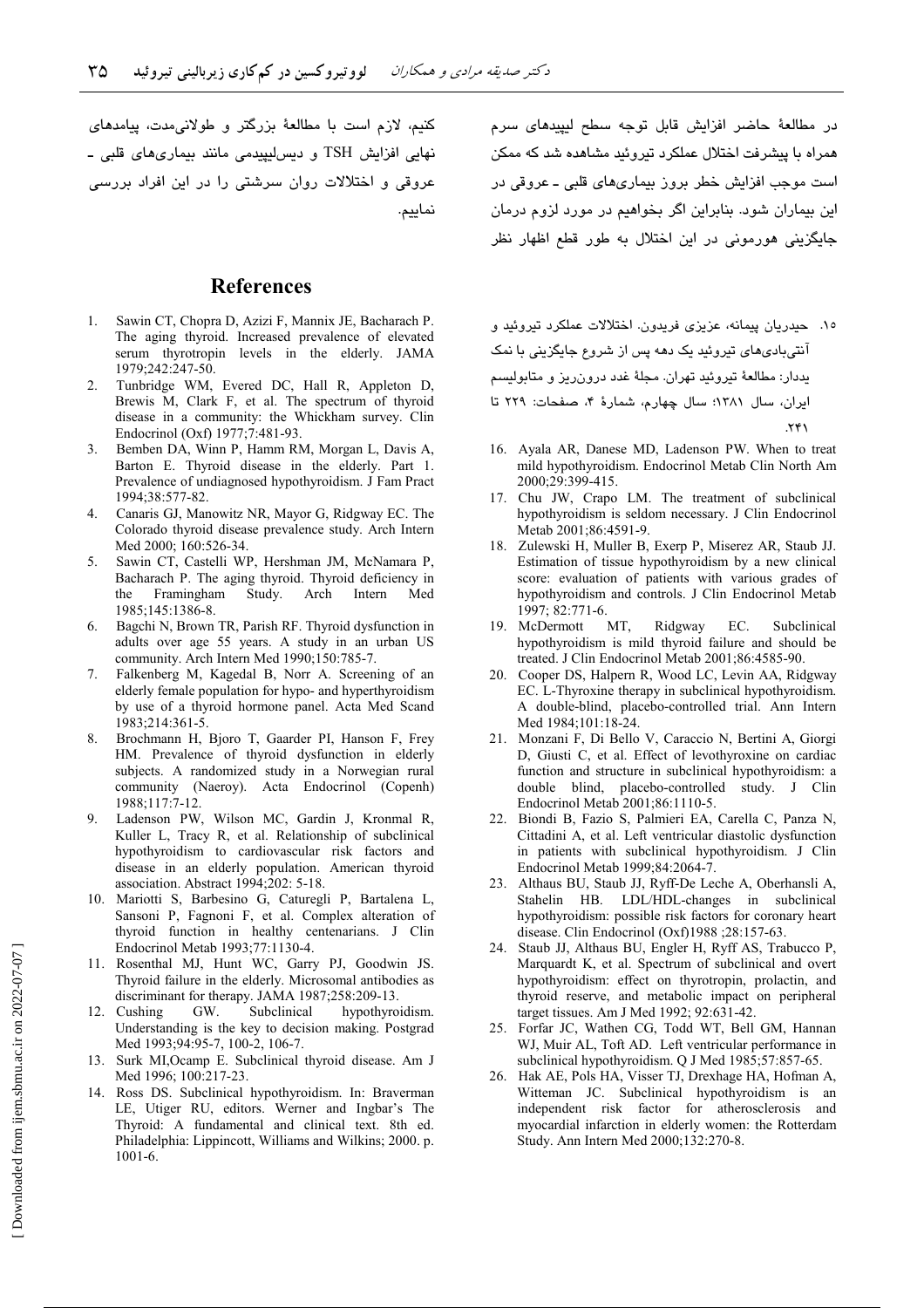- 27. Haggerty JJ Jr, Garbutt JC, Evans DL, Golden RN, Pedersen C, Simon JS, Nemeroff CB. Subclinical hypothyroidism: a review of neuropsychiatric aspects. Int J Psychiatry Med 1990;20:193-208.
- 28. Vanderpump MP, Tunbridge WM, French JM, Appleton D, Bates D, Clark F, et al. The incidence of thyroid disorders in the community: a twenty-year follow-up of the Whickham Survey. Clin Endocrinol (Oxf) 1995;43:55-68.
- 29. Bell GM, Todd WT, Forfar JC, Martyn C, Wathen CG, Gow S, et al. End-organ responses to thyroxine therapy in subclinical hypothyroidism. Clin Endocrinol (Oxf) 1985;22:83-9.
- 30. Nystrom E, Caidahl K, Fager G, Wikkelso C, Lundberg PA, Lindstedt G. A double-blind cross-over 12-month study of L-thyroxine treatment of women with 'subclinical' hypothyroidism. Clin Endocrinol (Oxf) 1988;29:63-75.
- 31. Foldes J, Istvanfy M, Halmagyi M, Varadi A, Gara A, Partos O. Hypothyroidism and the heart. Examination of left ventricular function in subclinical hypothyroidism. Acta Med Hung 1987;44:337-47.
- 32. Kahaly GJ. Cardiovascular and atherogenic aspects of subclinical hypothyroidism. Thyroid 2000;10:665-79.
- 33. Arem R, Rokey R, Kiefe C, Escalante DA, Rodriguez A. Cardiac systolic and diastolic function at rest and exercise in subclinical hypothyroidism: effect of thyroid hormone therapy. Thyroid 1996;6:397-402.
- 34. Monzani F, Caraccio N, Siciliano G, Manca L, Murri L, Ferrannini E. Clinical and biochemical features of muscle dysfunction in subclinical hypothyroidism. J Clin Endocrinol Metab 1997;82:3315-8.
- 35. Pop VJ, Maartens LH, Leusink G, van Son MJ, Knottnerus AA, Ward AM, et al. Are autoimmune thyroid dysfunction and depression related? J Clin Endocrinol Metab 1998;83:3194-7.
- AP. Hypothyroidism: 36. Weetman screening and subclinical disease. BMJ 1997;314:1175-8.
- 37. Lindsay RS, Toft AD. Hypothyroidism. Lancet 1997;349:413-7.
- 38. Haggerty JJ Jr, Evans DL, Prange AJ Jr. Organic brain syndrome associated with marginal hypothyroidism. Am J Psychiatry 1986;143:785-6.
- 39. Efstathiadou Z, Bitsis S, Milionis HJ, Kukuvitis A, Bairaktari ET, Elisaf MS, et al. Lipid profile in subclinical hypothyroidism: is L-thyroxine substitution beneficial? Eur J Endocrinol 2001;145:705-10.
- 40. Tzotzas T, Krassas GE, Konstantinidis T, Bougoulia M. Changes in lipoprotein(a) levels in overt and subclinical hypothyroidism before and during treatment. Thyroid 2000:10:803-8.
- 41. Vierhapper H, Nardi A, Grosser P, Raber W, Gessl A. Low-density lipoprotein cholesterol in subclinical hypothyroidism. Thyroid 2000;10:981-4.
- 42. Franklyn JA, Daykin J, Betteridge J, Hughes EA, Holder R, Jones SR, et al. Thyroxine replacement therapy and circulating lipid concentrations. Clin Endocrinol (Oxf) 1993;38:453-9.
- 43. Miura S, Iitaka M, Yoshimura H, Kitahama S, Fukasawa N, Kawakami Y, et al. Disturbed lipid metabolism in patients with subclinical hypothyroidism: effect of L-thyroxine therapy. Intern Med 1994;33:413-
- 44. Yildirimkaya M. Ozata M. Yilmaz K. Kilinc C. Gundogan MA, Kutluay T. Lipoprotein(a) concentration in subclinical hypothyroidism before and after levothyroxine therapy. Endocr J 1996;43:731-6.
- 45. Tsimihodimos V, Bairaktari E, Tzallas C, Miltiadus G, Liberopoulos E, Elisaf M. The incidence of thyroid function abnormalities in patients attending an outpatient lipid clinic. Thyroid 1999;9:365-8.
- 46. Michalopoulou G, Alevizaki M, Piperingos G, Mitsibounas D, Mantzos E, Adamopoulos P, et al. High serum cholesterol levels in persons with 'high-normal' TSH levels: should one extend the definition of subclinical hypothyroidism? Eur J Endocrinol 1998;138:141-5.
- 47. Arem R, Patsch W. Lipoprotein and apolipoprotein levels in subclinical hypothyroidism. Effect of levothyroxine therapy. Arch Intern Med 1990;150:2097-100
- 48. Caron P, Calazel C, Parra HJ, Hoff M, Louvet JP. Decreased HDL cholesterol in subclinical hypothyroidism: the effect of L-thyroxine therapy.Clin Endocrinol (Oxf) 1990;33:519-23.
- 49. Meier C, Staub JJ, Roth CB, Guglielmetti M, Kunz M, Miserez AR, et al. TSH-controlled L-thyroxine therapy reduces cholesterol levels and clinical symptoms in subclinical hypothyroidism: a double blind, placebocontrolled trial (Basel Thyroid Study). J Clin Endocrinol Metab 2001;86:4860-6.
- 50 Muller B, Zulewski H, Huber P, Ratcliffe JG, Staub JJ. Impaired action of thyroid hormone associated with smoking in women with hypothyroidism. N Engl J Med 1995;333:964-9.
- 51. Goulis DG, Tsimpiris N, Delaroudis S, Maltas B, Tzoiti M, Dagilas A, et al. Stapedial reflex: a biological index found to be abnormal in clinical and subclinical hypothyroidism. Thyroid 1998;8:583-7.
- 52. Centanni M, Cesareo R, Verallo O, Brinelli M, Canettiei G, Viceconti N, et al. Reversible increase of intraocular pressure in subclinical hypothyroid patients. Eur J Endocrinol 1997;136:595-8.
- Jaeschke R, Guyatt G, Gerstein H, Patterson C, Molloy 53. W, Cook D, et al. Does treatment with L-thyroxine influence health status in middle-aged and older adults with subclinical hypothyroidism? J Gen Intern Med 1996;11:744-9.
- 54. Crooks J, Murray IP, Wayne EJ. Statistical methods applied to the clinical diagnosis of thyrotoxicosis. Q J Med 1959;28:211-34.
- 55. Delange F, Bastani S, Benmiloud M, DeMaeyer E, Isayama MG, Koutras D, et al. Definitions of endemic goiter and cretinism, classification of goiter size and severity of endemias, and survey techniques. In: Dunn J T, Pretell EA, Daza CH, Viteri FE, editors. Towards the eradication of endemic goiter, cretinism, and iodine deficiency. Washington, DC: Pan American Health Organization; 1986. p. 373-6.
- 56. Friedewald WT, Levy RI, Fredrickson DS. Estimation of the concentration of low-density lipoprotein cholesterol in plasma, without use of the preparative ultracentrifuge. Clin Chem 1972;18:499-502.
- 57. Kong WM, Sheikh MH, Lumb PJ, Naoumova RP. Freedman DB, Crook M, et al. A 6-month randomized trial of thyroxine treatment in women with mild subclinical hypothyroidism. Am J Med 2002; 112 : 348-54.
- 58. Hegedus L, Hansen JM, Feldt-Rasmussen U, Hansen BM. Hoier-Madsen M. Influence of thyroxine treatment on thyroid size and anti-thyroid peroxidase antibodies in Hashimoto's thyroiditis. Clin Endocrinol (Oxf) 1991:35:235-8.
- 59. Rieu M, Richard A, Rosilio M, Laplanche S, Ropion V, Fombeur JP, et al. Effects of thyroid status on thyroid